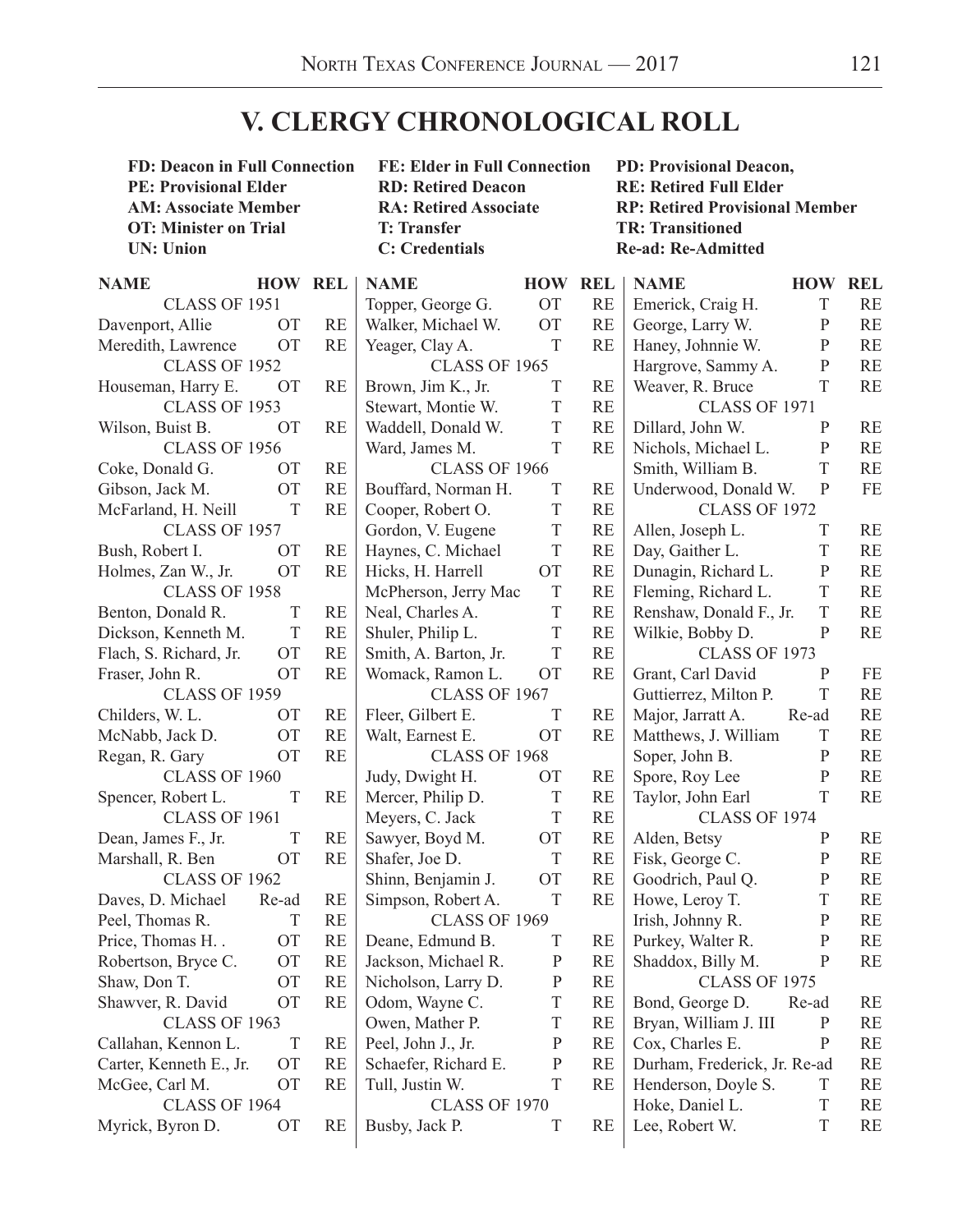| <b>NAME</b>                                          | <b>HOW REL</b>    |           | <b>NAME</b>                                                     | <b>HOW</b>   | <b>REL</b> | <b>NAME</b>                  | <b>HOW</b>   | <b>REL</b> |
|------------------------------------------------------|-------------------|-----------|-----------------------------------------------------------------|--------------|------------|------------------------------|--------------|------------|
| Matthew, Steven E.                                   | T                 | <b>RE</b> | Thornton, John M.                                               | T            | <b>RE</b>  | McLain, Arville              | $\mathbf{P}$ | RE         |
| Milam, David E.                                      | Re-ad             | <b>RE</b> | Whitehead, Donna Edwards P                                      | <b>RE</b>    |            | Stovall, Charles             | T            | <b>FE</b>  |
| Ozier, James P.                                      | T                 | <b>RE</b> | Wilkinson, Dennis A.                                            | T            | RE         | CLASS OF 1988                |              |            |
| Read, Elvin Ben                                      | ${\bf P}$         | <b>RE</b> | <b>CLASS OF 1981</b>                                            |              |            | Bowden, James Bradley        | $\mathbf{P}$ | FE         |
| <b>CLASS OF 1976</b>                                 |                   |           | Gondol, John D.                                                 | $\, {\bf P}$ | <b>RE</b>  | Brand, John H.               | Re-ad        | RE         |
| Rucker, David R.                                     | T                 | <b>RE</b> | Kirby, James E., Jr.                                            | $\mathbf T$  | <b>RE</b>  | McPherson, Brian Glenn       | $\mathbf{P}$ | <b>FE</b>  |
| Weilage, Woodrow A.                                  | ${\bf P}$         | <b>RE</b> | Kruger, Larry H.                                                | $\, {\bf P}$ | <b>RE</b>  | <b>CLASS OF 1989</b>         |              |            |
| CLASS OF 1977                                        |                   |           | Paul, Victoria Davidson                                         | $\mathbf{P}$ | RE         | Blackmon, Glen               | P            | <b>RE</b>  |
| Beights, Cletus B.                                   | T                 | <b>RE</b> | Putnam, Jerry G.                                                | $\mathbf{P}$ | FE         | Folkerth, Eric               | $\mathbf{P}$ | FE         |
| Blackmon, David R.                                   | $\mathbf{P}$      | <b>RE</b> | Thornburg, John D.                                              | $\mathbf{P}$ | FE         | Gaston, Matthew              | $\mathbf{P}$ | FE         |
| Craig, W. Mark                                       | T                 | <b>RE</b> | Wallace, Rodney C.                                              | $\mathbf T$  | <b>RE</b>  | Howeth, David                | $\mathbf{P}$ | <b>RE</b>  |
| Hildebrand, Kenneth D.                               | $\mathbf{P}$      | <b>RE</b> | <b>CLASS OF 1982</b>                                            |              |            | Humbert, Daniel              | $\mathbf{P}$ | FE         |
| Lartey, Kwame Odame                                  | $\mathbf P$       | <b>RE</b> | Bearden, Leighton H.                                            | $\mathbf{P}$ | <b>RE</b>  | Lancaster, Sarah             | $\mathbf{P}$ | FE         |
| Pledger, James E.                                    | $\mathbf T$       | <b>RE</b> | Blanton, Georjean H.                                            | $\, {\bf P}$ | <b>RE</b>  | Medley, Tom                  | $\mathbf{P}$ | FE         |
| Strickland, George E.                                | $\mathbf P$       | <b>RE</b> | Boone, Keith P.                                                 | $\mathbf{P}$ | FE         | Middleton, Marsha Engle      | $\mathbf{P}$ | FE         |
| Utz, Fredric L.                                      | $\mathbf T$       | <b>RE</b> | McNeir, Marjorie E.                                             | $\, {\bf P}$ | <b>RE</b>  | Patterson, Sheron            | $\mathbf{P}$ | FE         |
| Walker, Robert Morgan                                | $\mathbf{P}$      | <b>RE</b> | Noblin, Glenn A.                                                | $\mathbf{P}$ | <b>RE</b>  | Rosset, Kristie              | $\mathbf{P}$ | RE         |
| Whittemore, C. Patrick                               | $\mathbf{P}$      | <b>RE</b> | Pool, Joe C.                                                    | $\mathbf{P}$ | FE         | Stabile, Joseph B.           | $\mathbf{P}$ | FE         |
| Womack, J. Clay                                      | $\mathbf P$       | <b>RE</b> | Rosenburg, John C.                                              | $\mathbf{P}$ | <b>RE</b>  | Thresher, Patricia           | $\mathbf{P}$ | FE         |
| Yeager, Don H.                                       | $\mathbf{P}$      | <b>FE</b> | CLASS OF 1983                                                   |              |            | <b>CLASS OF 1990</b>         |              |            |
| CLASS OF 1978                                        |                   |           | Bingman, Cathy Ann                                              | $\mathbf{P}$ | FE         | Goodwin, Walter James Jr.    | $\mathbf{P}$ | RE         |
| Cardwell, Ann                                        | $\mathbf{P}$      | <b>RE</b> | Cooper, Lois G.                                                 | $\mathbf{P}$ | RE         | Holcombe, George R.          | T            | RE         |
| Carr, David M.                                       | Re-ad             | <b>RE</b> | Miller, W. Douglas                                              | $\mathbf{P}$ | FE         | McLean-Davis, Kathleen       | $\mathbf{P}$ | $\rm FE$   |
| Guier, L. Marvin                                     | T                 | <b>FE</b> | Vowell, J. Lynn                                                 | $\mathbf{P}$ | <b>RE</b>  | Pierce, James Clifton        | $\mathbf{P}$ | $\rm FE$   |
| Hasley, C. Robert, Jr.                               | $\mathbf T$       | <b>FE</b> | CLASS OF 1984                                                   |              |            | Wisdom, Gene                 | T            | <b>RE</b>  |
| House, Michael A.                                    | $\mathbf P$       | <b>RE</b> | Carnahan, Charles R.                                            | $\mathbf{P}$ | <b>RE</b>  | <b>CLASS OF 1991</b>         |              |            |
| Long, F. Gifford                                     | $\mathbf{P}$      | <b>RE</b> | Coats, Darrell P.                                               | $\mathbf T$  | FE         | Garrett, Jeffrey Dale        | P            | FE         |
| Thomas, N. C.                                        | $\mathbf T$       | <b>RE</b> | Dangerfield, Harold G.                                          | $\mathbf{P}$ | FE         | Holbert, Diana Brown         | $\mathbf{P}$ | RE         |
| Tinsley, Larry D.                                    | $\mathbf{P}$      | <b>RE</b> | McKnight, Thomas R.                                             | $\, {\bf P}$ | FE         | Keith, James D.              | T            | <b>RE</b>  |
| <b>CLASS OF 1979</b>                                 |                   |           | Moore, Mark T.                                                  | $\mathbf{P}$ | FE         | Lee, Donald Warren           | ${\bf P}$    | FE         |
| Allen, John F., Jr.                                  | $\mathbf{P}$      | FE        | Robertson, Stephen A.                                           | ${\bf P}$    | FE         | Lee, Sung Chul               | ${\bf P}$    | FE         |
| Caddell, Carroll A.                                  | $\mathbf T$       | <b>RE</b> | Turner, David Joe                                               | $\, {\bf P}$ | FE         | Neal, Gregory Scott          | ${\bf P}$    | FE         |
| Garrett, Guy D.                                      | $\mathbf T$       | <b>RE</b> | Williams, Wallace A.                                            | $\mathbf{P}$ | FE         | Waitschies, Thomas W.        | $\mathbf{P}$ | FE         |
|                                                      |                   |           |                                                                 |              |            | Wright, Harry, Jr.           | T            | FE         |
| Goolsby, Joe Ed                                      | A<br>$\mathbf{P}$ | <b>RE</b> | <b>CLASS OF 1985</b><br>Beghtel-Mahle, Patsy D.<br>$\mathbf{P}$ |              |            | <b>CLASS OF 1992</b>         |              |            |
| Gould, Paul A.                                       |                   | FE        |                                                                 |              | <b>RE</b>  |                              |              |            |
| Hedges, Howard Presley, Jr. P                        |                   | <b>RE</b> | Birdsong, F. Lee                                                | $\mathbf{P}$ | <b>RE</b>  | Barton, Ann Johnson          | $\mathbf{P}$ | RE         |
| Henderson, Ronald D.                                 | P                 | FE        | Brumett, Thomas O.                                              | $\mathbf{P}$ | FE         | Caraway, Melton Hayes, Jr. P |              | RE         |
| Marcum, Barbara W.                                   | $\mathbf P$       | <b>RE</b> | Casad, Victor E.                                                | $\mathbf{P}$ | FE         | Greenwood, Lisa              | $\mathbf{P}$ | $\rm FE$   |
| Marcum, Walt W.                                      | T                 | FE        | Hunt, C. Dale                                                   | T            | RE         | <b>CLASS OF 1993</b>         |              |            |
| Stark, Richard P.                                    | $\mathbf T$       | <b>RE</b> | Palmer, Thomas O.                                               | $\mathbf{P}$ | FE         | Eckstein, Jon Michael        | $\mathbf{P}$ | RE         |
| Suche, Henry Roland, Jr.<br>$\mathbf P$<br><b>RE</b> |                   |           | CLASS OF 1986                                                   |              |            | Floyd, Russell               | $\mathbf{P}$ | FE         |
| <b>CLASS OF 1980</b>                                 |                   |           | Allen, Christopher L.                                           | P            | FE         | Hardesty, Brian Lee          | $\mathbf{P}$ | $\rm FE$   |
| Cary, Lee D.                                         | T                 | <b>RE</b> | Brundige, Mary Elizabeth P                                      |              | <b>RE</b>  | Hawkins, Rick L.             | T            | FE         |
| Green, Joel B.                                       | $\mathbf P$       | FE        | Bussey, Tera Elaine                                             | $\mathbf{P}$ | RE         | Hutchinson, Wm. B.           | $\mathbf T$  | RE         |
| Jacobs, William H.                                   | T                 | <b>RE</b> | McLemore, Timothy Ernest P                                      |              | FE         | Laguardia, Levy              | $\mathbf T$  | FE         |
| Kuhlbars, Richard Arden                              | $\mathbf{P}$      | <b>RE</b> | Oliphint, John Clayton                                          | $\mathbf{P}$ | FE         | Robbins, Thomas Q.           | $\mathbf T$  | <b>RE</b>  |
| La Barr, Joan Gray                                   | $\mathbf P$       | <b>RE</b> | CLASS OF 1987                                                   |              |            | <b>CLASS OF 1994</b>         |              |            |
| Smith, Ralph L., Jr.                                 | $\mathbf T$       | <b>RE</b> | Gaston, Camille                                                 | $\mathbf{P}$ | FE         | Adams, Eddie Jean            | P            | FE         |
| Somers-Clark, Carole                                 | $\mathbf{P}$      | <b>RE</b> | Lawson, Rene                                                    | $\, {\bf P}$ | $\rm FE$   | Benson, Laura J. S.          | $\mathbf T$  | FE         |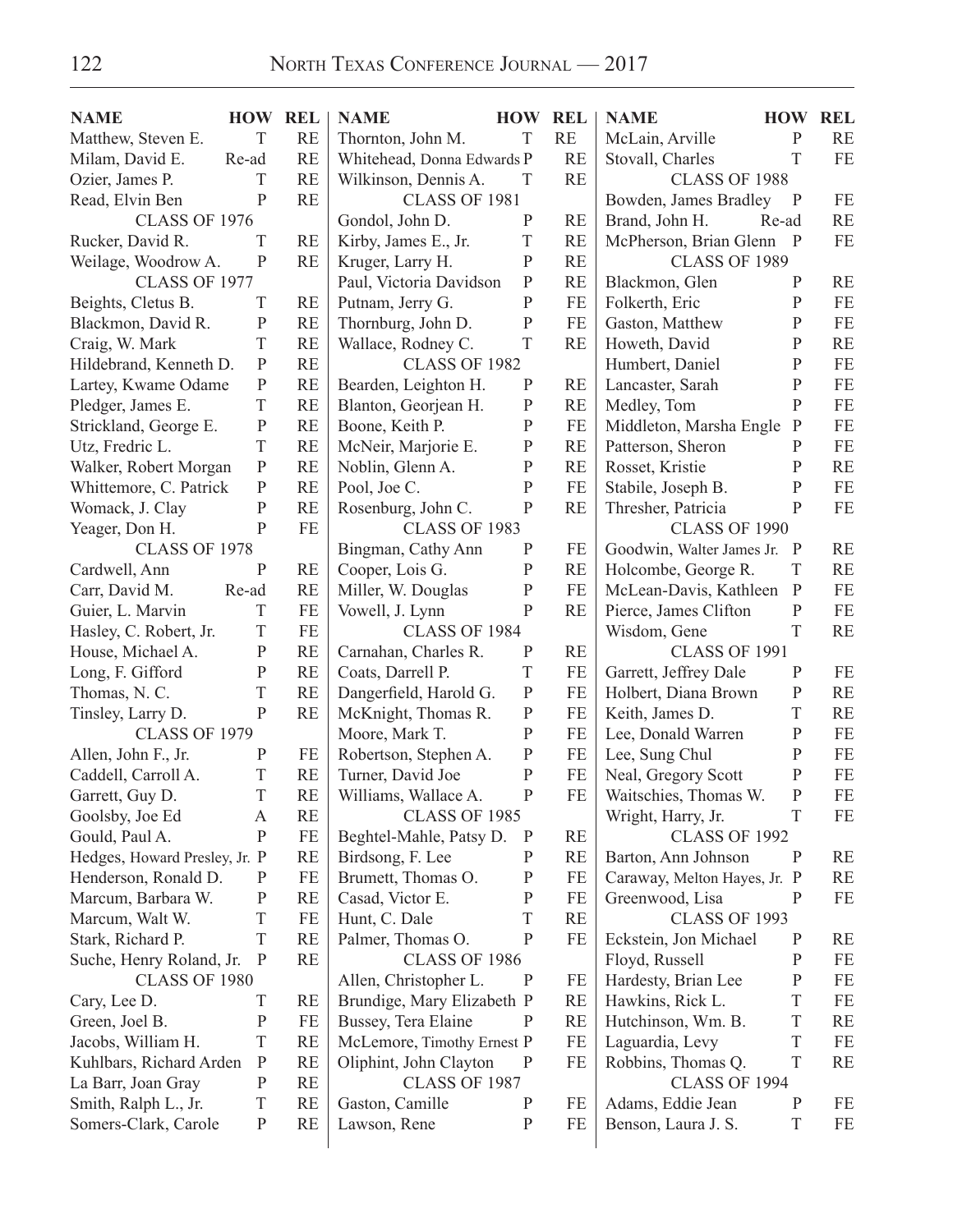| <b>NAME</b>                  | <b>HOW REL</b> |           | <b>NAME</b>                   | <b>HOW REL</b> |           | <b>NAME</b>             | <b>HOW</b>   | <b>REL</b> |
|------------------------------|----------------|-----------|-------------------------------|----------------|-----------|-------------------------|--------------|------------|
| Caldwell, Samuel L.          | $\mathbf{P}$   | FE        | Sackett, Paul C.              | TR             | <b>RD</b> | Englert, Valarie        | $\mathbf{P}$ | FE         |
| Dalton, Daniel Frank         | $\mathbf{P}$   | <b>RE</b> | Squires, Sarah J.             | <b>TR</b>      | <b>FD</b> | Fleming, John S.        | $\mathbf{P}$ | FE         |
| Davis, Jeanne Webb           | $\mathbf{P}$   | RP        | Stokes, Charles               | TR             | <b>RD</b> | Hildebrand, Christina   | $\mathbf{P}$ | <b>FD</b>  |
| Green, Michael A.            | $\mathbf{P}$   | FE        | Whitgrove, Terri Leigh Hale P |                | FE        | Holcomb-McLain, Scott   | T            | FE         |
| Janovec, Leslie Dunklin      | $\mathbf{P}$   | FE        | Wilson, Phyllis C.            | TR             | <b>RD</b> | Page, Calvin L.         | $\mathbf{P}$ | RE         |
| Lovin, Robin W.              | T              | RE        | CLASS OF 1998                 |                |           | CLASS OF 2002           |              |            |
| Miller, James Michael        | $\mathbf{P}$   | <b>RE</b> | Campbell, Elwin N.            | TR             | RA        | Betz, Katherine         | $\mathbf P$  | <b>RD</b>  |
| Rothe, Eric V.               | $\mathbf{P}$   | <b>FE</b> | Copeland, Stanley             | T              | FE        | Bryan, Susan Burrows    | <b>TR</b>    | <b>FD</b>  |
| Salinas, Norma               | T              | RE        | Cravens, Joyce                | $\mathbf{P}$   | <b>RE</b> | Chapman, Deborah Ann TR |              | <b>FD</b>  |
| Simmons, Jerry M.            | T              | RE        | Crowell, Betty                | TR             | RD        | Crowson, Vivian         | $\mathbf{P}$ | FE         |
| CLASS OF 1995                |                |           | Hardesty-Crouch, Mary Eliz P  |                | $FE$      | Drenner, Frank          | T            | FE         |
| Bruff, Rebecca Frank         | $\mathbf{P}$   | FE        | Harris, Todd                  | T              | FE        | Edwards, Barbara        | TR           | <b>RD</b>  |
| Cupples, J. Keith            | $\mathbf T$    | <b>RE</b> | Lantz, Edward F.              | $\, {\bf P}$   | FE        | Escalera, Javier        | $\mathbf{P}$ | FE         |
| Dickson, Kenneth R.          | $\mathbf{P}$   | FE        | Meyer, Douglas A.             | TR             | <b>FD</b> | Greene, Michael         | $\mathbf{P}$ | <b>FD</b>  |
| Hamric, James Ken            | $\mathbf{P}$   | <b>RP</b> | Reedy, Judith Anderson        | $\mathbf{P}$   | RE        | Head, Keith             | T            | <b>RE</b>  |
| Hardaway, Sara J.            | $\mathbf{P}$   | <b>RE</b> | Soper, Martha Anne            | $\mathbf{P}$   | FE        | King, Russell H.        | TR           | <b>FD</b>  |
| La Barr, William E.          | $\mathbf{P}$   | FE        | Weber, David Barry            | $\mathbf{P}$   | <b>RE</b> | Landis, Gayle           | T            | FE         |
| Lyle, Katherine Glaze        | $\mathbf{P}$   | <b>RE</b> | Wolfe, Jayne C.               | TR             | <b>RD</b> | Lewis, Andrew           | $\mathbf P$  | FE         |
| Mason, Debra Hobbs           | $\mathbf{P}$   | <b>FE</b> | <b>CLASS OF 1999</b>          |                |           | Lindh, JoNell           | $\mathbf P$  | <b>RE</b>  |
| Odom, Janet Bell             | $\mathbf{P}$   | <b>FE</b> | Aaron, Charles L., Jr.        | T              | FE        | Loveman, Traci          | T            | FE         |
| Orman, Susanne               | $\mathbf{P}$   | <b>RE</b> | Abel, James D.                | T              | <b>RE</b> | Lyford, Nicki           | <b>TR</b>    | <b>FD</b>  |
| Rieger, Joerg                | $\mathbf{P}$   | <b>FE</b> | Clark, Alan W.                | TR             | <b>FD</b> | Millican, Edward        | T            | <b>RE</b>  |
| Spencer, Robert L., Jr.      | $\mathbf{P}$   | FE        | Fade, Reid                    | T              | FE        | Myre, Martha            | T            | FE         |
| Wallace, Jack                | ${\bf P}$      | FE        | Grable, Patricia L.           | TR             | <b>FD</b> | Park, Kwang Bae         | T            | FE         |
| <b>CLASS OF 1996</b>         |                |           | Humphries, Joan               | $\mathbf{P}$   | <b>RE</b> | Robinson, Alexandra     | $\mathbf P$  | FE         |
| Bozell, Marilyn Annette      | $\mathbf{P}$   | RA        | Jones, Terry P.               | $\mathbf{P}$   | <b>RD</b> | Schoolcraft, Chris      | $\mathbf P$  | FE         |
| Jackson-Sears, Jill Ann      | $\mathbf{P}$   | FE        | Pierce, Charles               | $\mathbf{P}$   | <b>RE</b> | Smith, Kerry            | $\mathbf{P}$ | FE         |
| Kay, John Frederick          | $\mathbf{P}$   | FE        | Ransdell, Kathryn Self        | $\mathbf{P}$   | FE        | Steele, Katherine       | $\mathbf{P}$ | FE         |
| Lee, Ouida Fae               | $\mathbf{P}$   | FE        | Reed, Clara                   | T              | FE        | Strempke, Kathryn       | T            | FE         |
| Magruder, Wesley             | $\mathbf{P}$   | FE        | Zink, Linn Caraway            | $\mathbf T$    | <b>RE</b> | Strempke, Kevin         | T            | FE         |
| Snider, Allen Wesley         | $\mathbf{P}$   | $FE$      | CLASS OF 2000                 |                |           | Stephens, Leslie        | <b>TR</b>    | <b>RD</b>  |
| Vowell, Mark Lynn            | $\mathbf{P}$   | FE        | Ahn, Kyu Chin                 | T              | FE        | Stoker, Andrew          | $\mathbf{P}$ | FE         |
| CLASS OF 1997                |                |           | Bristow, April Johnson        | $\mathbf{P}$   | FE        | Woods, Natalie          | <b>TR</b>    | <b>RD</b>  |
| Anderson, Joy                | TR             | <b>FD</b> | Cowley, Edlen O.              | $\mathbf{P}$   | FE        | Yoes, Rita M.           | $\mathcal T$ | <b>RD</b>  |
| Atkinson, Marilyn            | TR             | <b>RD</b> | Gaskill, Holly M.             | P              | FE        | <b>CLASS OF 2003</b>    |              |            |
| Biggerstaff, Josephine M. TR |                | <b>RD</b> | Knott, Kory                   | P              | FE        | Adrian, Pete V.         | P            | FE         |
| Bridger-Coffman, Bonnie TR   |                | FD        | Lake, Sheri Hollingsworth P   |                | <b>FD</b> | Coker, Dana             | P            | FE         |
| Craft-Chraska, Karen         | TR             | <b>FD</b> | McLarty, John Philip          | $\mathbf P$    | FE        | Facen, Lucretia         | P            | FE         |
| Echols-Richter, William      | T              | FE        | Millsap, Connie               | $\mathbf P$    | FE        | Hall, Jeffrey           | $\mathbf{P}$ | FE         |
| Elledge, Bettye L.           | $\mathbf T$    | <b>RE</b> | Minor, James I.               | $\mathbf{P}$   | FE        | Heislen, Terrance       | $\mathbf{P}$ | <b>FD</b>  |
| Fiedler, John F.             | T              | FE        | Odom, Jr. Elzie O.            | $\mathbf{P}$   | FE        | Jones, Shonda           | $\mathbf{P}$ | FE         |
| Johnson, Kathryn E.          | <b>TR</b>      | <b>RD</b> | Presley, Diane S.             | $\mathbf{P}$   | <b>RE</b> | Rindfuss, Richard       | $\mathbf{P}$ | FE         |
| Jones, Jerry Lee             | $\mathbf{P}$   | FE        | Price, Robert                 | T              | $\rm FE$  | Roby, Linda Smith       | $\mathbf{P}$ | <b>FD</b>  |
| Kotey, Janette C.            | $\mathbf T$    | FE        | VanGiesen, Duane              | T              | RE        | Sims, Troy              | $\mathbf{P}$ | <b>FD</b>  |
| Lazaroff, Van L.             | $\mathbf{P}$   | <b>RE</b> | Williams, Veronica Brown P    |                | <b>FD</b> | Steiner, Dina           | $\mathbf{P}$ | <b>FD</b>  |
| Marshall, Karan              | <b>TR</b>      | <b>RD</b> | CLASS OF 2001                 |                |           | Thomas, Page A.         | T            | <b>RE</b>  |
| Morrison, Timothy            | TR             | FD        | Bullard, Tamara Talton        | $\mathbf{P}$   | <b>FD</b> | Wilson, J. Richard      | T            | <b>RD</b>  |
| Riggsby, Deborah A.          | $\mathbf{P}$   | FE        | Cobb, Jennifer Griffith       | $\mathbf{P}$   | FE        | Zinser, Joseph          | ${\bf P}$    | FE         |
| Rothe, Laura                 | TR             | <b>FD</b> | Cox, Charles A.               | ${\bf P}$      | <b>RE</b> |                         |              |            |
|                              |                |           |                               |                |           |                         |              |            |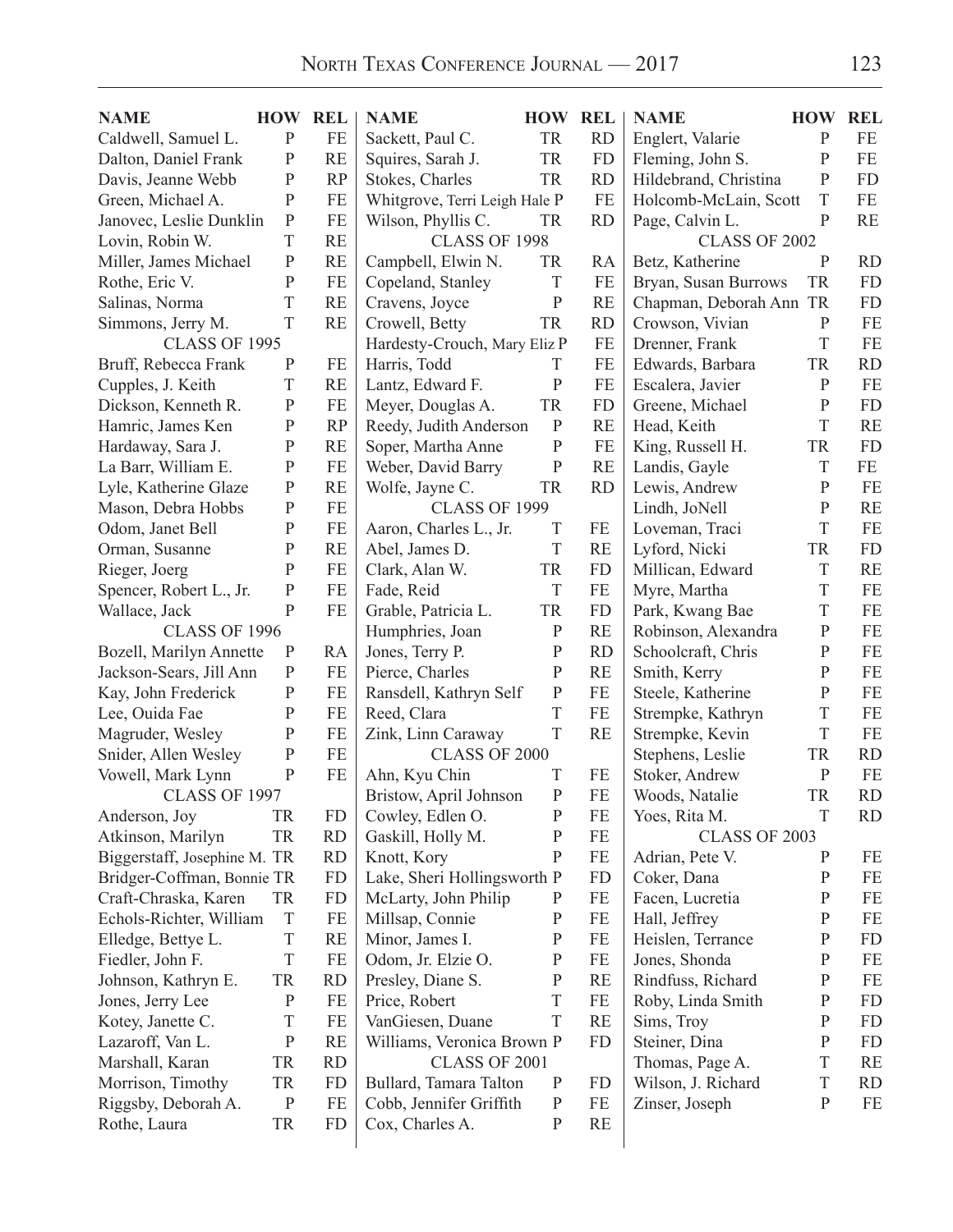| <b>NAME</b>                 |              | <b>HOW REL</b> | <b>NAME</b>               | <b>HOW</b>   | <b>REL</b> | <b>NAME</b>             |               | <b>HOW REL</b> |
|-----------------------------|--------------|----------------|---------------------------|--------------|------------|-------------------------|---------------|----------------|
| <b>CLASS OF 2004</b>        |              |                | Kellner, Elizabeth Mary   | $\mathbf{P}$ | FE         | CLASS OF 2011           |               |                |
| Coder, Alice G.             | $\mathbf{P}$ | <b>RE</b>      | Mitchell, Marie           | $\mathbf{P}$ | FE         | Alegria, Frank          | T             | FE             |
| Cole, John Wallace          | $\mathbf{P}$ | FE             | Norton, Dana              | $\mathbf{P}$ | FE         | Cotten, Stephen         | $\, {\bf P}$  | $FE$           |
| Corazao, Marc I.            | P            | FE             | Peckham, Denise           | $\mathbf{P}$ | FE         | David Hensley, Rebecca  | $\mathbf{P}$  | <b>FD</b>      |
| Fadel, Erika                | T            | FE             | Ross, Owen                | T            | FE         | Froehlich, Patty        | ${\bf P}$     | <b>FD</b>      |
| Fox, Douglas J.             | $\mathbf{P}$ | FE             | Sparks, Carol             | T            | FE         | Harrison, Georgia       | $\mathbf{P}$  | <b>FD</b>      |
| Greanead, Veronica L.       | $\mathbf P$  | FE             | Wickware, Jackie          | ${\bf P}$    | FE         | Moseley, Elizabeth      | $\mathbf{P}$  | <b>FD</b>      |
| Hamrick, Shannon            | T            | <b>FD</b>      | CLASS OF 2008             |              |            | Roberts, John Andrew    | T             | <b>FE</b>      |
| Hosemann-Butler, Anna       | $\, {\bf P}$ | <b>RE</b>      | Bakker, Shawn             | $\mathbf{P}$ | <b>FD</b>  | CLASS OF 2012           |               |                |
| Hudspeth, Tom               | T            | FE             | Cousino, Jay              | $\mathbf{P}$ | FE         | Allbritton, Carolyn     | P             | PE             |
| Na, Jung Yong               | T            | <b>RE</b>      | Crawford, Annelda         | $\mathbf{P}$ | FE         | Bontrager, Scot         | P             | $\rm FE$       |
| Scott, Jennifer             | T            | <b>FD</b>      | Curran, Wendy             | $\mathbf{P}$ | FE         | Dierolf, Brian          | $\mathbf{P}$  | FE             |
| Sobczak, Stephen            | T            | <b>FD</b>      | Dietz, Dyan               | $\mathbf{P}$ | FE         | Masters, Henry          | T             | <b>RE</b>      |
| Stobaugh, Joseph P.         | $\mathbf{P}$ | <b>FD</b>      | Everson, Chris            | $\mathbf{P}$ | FE         | Masters, S. Dianna      | T             | FE             |
| <b>CLASS OF 2005</b>        |              |                | Gotelli, Holly            | ${\bf P}$    | FE         | McConnell, Jason        | $\, {\bf P}$  | FE             |
| Bosworth, Brian Glenn       | ${\bf P}$    | FE             | Lessner, David            | $\mathbf{P}$ | FE         | Mitchell, Penny         | $\, {\bf P}$  | FE             |
| Graham, F. Duncan           | $\mathbf T$  | <b>RE</b>      | McKenzie, Alyce M.        | T            | FE         | Qazilbash, JamesPaul    | $\mathbf{P}$  | <b>FD</b>      |
| Gurley, Daniel A.           | $\mathbf{P}$ | FE             | Piyakhun, Stacey          | $\mathbf{P}$ | FE         | Stephens, Gary          | $\mathbf{P}$  | PD             |
| Moore, Terry Ann            | T            | FE             | Stamm, Mark W.            | T            | FE         | Zarate, Edwin           | T             | FE             |
| Pacheco, Beatriz E.         | ${\bf P}$    | <b>FE</b>      | <b>CLASS OF 2009</b>      |              |            | CLASS OF 2013           |               |                |
| Pellikan, Lydia L.          | $\mathbf{P}$ | <b>FD</b>      | Baldwin, John             | P            | FE         | Al-Rikabi, Omar         | P             | PE             |
| Rahm, Frank Edward          | $\mathbf{P}$ | FE             | Collinsworth, Janet       | $\mathbf{P}$ | FD         | Allen, James David      | $\mathbf{P}$  | FE             |
| Smith, Jodi Sellars         | ${\bf P}$    | FE             | Goforth, Abril            | $\mathbf{P}$ | FE         | Boone, Mitchell Payne   | $\mathbf{P}$  | FE             |
| Talbert, Elizabeth Kay      | ${\bf P}$    | FE             | Jones, Arthur             | ${\bf P}$    | FE         | Eason, William W.       | $\mathbf{P}$  | FE             |
| Thomas, Christine Mary      | $\mathbf{P}$ | <b>RE</b>      | LaBella-Foster, Elizabeth | $\mathbf{P}$ | FE         | Horton, Clayton         | $\mathbf{P}$  | FE             |
| Willett, Ann Girlinghouse P |              | FE             | Maletic, Paul             | $\mathbf{P}$ | <b>FD</b>  | James, Larry            | $\mathcal{C}$ | FE             |
| <b>CLASS OF 2006</b>        |              |                | Moore, Monty              | $\mathbf{P}$ | FE         | Landis, Zachary Brian   | $\mathbf{P}$  | FE             |
| Brandt, Judith              | $\mathbf{P}$ | FE             | Murphy, Cheryl            | $\mathbf{P}$ | FE         | Marks, Timothy E.       | $\mathbf{P}$  | FE             |
| Herrscher, Leslie A.        | ${\bf P}$    | FE             | Robb, Susan               | ${\bf P}$    | FE         | Montgomery, Carol       | $\mathbf{P}$  | <b>FE</b>      |
| Joyner, Ashley              | ${\bf P}$    | FE             | Sherman, Nancy            | ${\bf P}$    | FE         | Spore, Adam Lee         | ${\bf P}$     | FE             |
| Le, Mai                     | ${\bf P}$    | FE             | Volfe, Edilson            | $\mathbf{P}$ | FE         | Wade, Cassandra Lynn    | $\mathbf{P}$  | FE             |
| Libby, Dean                 | ${\bf P}$    | FE             | Weaver, Preston           | ${\bf P}$    | RE         | Womack, Marcus Graham P |               | FE             |
| McKay, Paul                 | ${\bf P}$    | <b>RD</b>      | Whitfield, Rodney         | T            | FE         | <b>CLASS OF 2014</b>    |               |                |
| Minor, Sandra               | ${\bf P}$    | <b>RE</b>      | Wright, Jessica           | ${\bf P}$    | FE         | Bazan, Edgar            | $\, {\bf P}$  | FE             |
| Moen, Elizabeth             | P            | FE             | <b>CLASS OF 2010</b>      |              |            | Davis, Richard          | $\mathbf{P}$  | FE             |
| Noll, Caroline              | Τ            | FD             | Baughman, Rachel          | T            | FE         | Echols-Richter, Laura   | TR            | AM             |
| Rasmussen, Paul             | ${\bf P}$    | FE             | Booker, R. Jeremiah       | T            | FE         | Forrest, David Andrew   | T             | FE             |
| Smith, James Abram          | ${\bf P}$    | $\rm FE$       | Cavalier, Janet           | $\mathbf T$  | <b>FD</b>  | Hall, Maria Dixon       | $\, {\bf P}$  | <b>FD</b>      |
| Sutton, DonnaLea            | ${\bf P}$    | FE             | Eck, Kay Lynn DeBlance    | $\mathbf{P}$ | <b>FD</b>  | Hancock, Justin         | T             | FD             |
| Yost, Christopher           | ${\bf P}$    | FE             | Green, Keva               | T            | FE         | Hoffman, Patrick        | $\mathbf{P}$  | FE             |
| CLASS OF 2007               |              |                | Greene, Jimmy Decee       | $\mathbf{P}$ | FE         | Lee, Jin Hee            | T             | FE             |
| Benson, Lyle                | ${\bf P}$    | FE             | Hatch, Melissa Dawn       | $\mathbf{P}$ | FE         | Martinez, Steven        | $\mathbf{P}$  | FE             |
| Butts, Walter Ray, Jr.      | $\mathbf P$  | FE             | Jones, Cheryl A.          | $\mathbf P$  | FE         | Miller, Justin August   | $\, {\bf P}$  | PE             |
| DeStefano, Nancy Morrison P |              | RE             | Lutz, Elizabeth           | $\mathbf{P}$ | <b>FD</b>  | Morrison, Jenna Nicole  | $\mathbf{P}$  | FE             |
| Dowd, James Christopher P   |              | FE             | Miriti, Mary Ncurubi      | $\mathbf{P}$ | FE         | Nelson, Connie          | T             | FE             |
| Fowler, Gloria              | P            | FE             | Murray, Cheryl            | ${\bf P}$    | FE         | Pounds, JoAnne          | $\mathbf{P}$  | PE             |
| Grogan, Rebecca Ann         | $\mathbf{P}$ | FE             | O'Connor, Sharon Clepper  | $\mathbf{P}$ | FE         | Thompson-White, Blair   | $\mathbf T$   | $FE$           |
| Hill, Marjorie Bishir.      | $\mathbf{P}$ | <b>FD</b>      | Onuoha, Ugonna            | $\mathbf{P}$ | <b>FD</b>  | Tuggle, Matthew         | $\mathbf T$   | $FE$           |
| Jacobs, Derek               | $\mathbf{P}$ | FE             | Rankin, Steven            | T            | FE         |                         |               |                |
|                             |              |                |                           |              |            |                         |               |                |